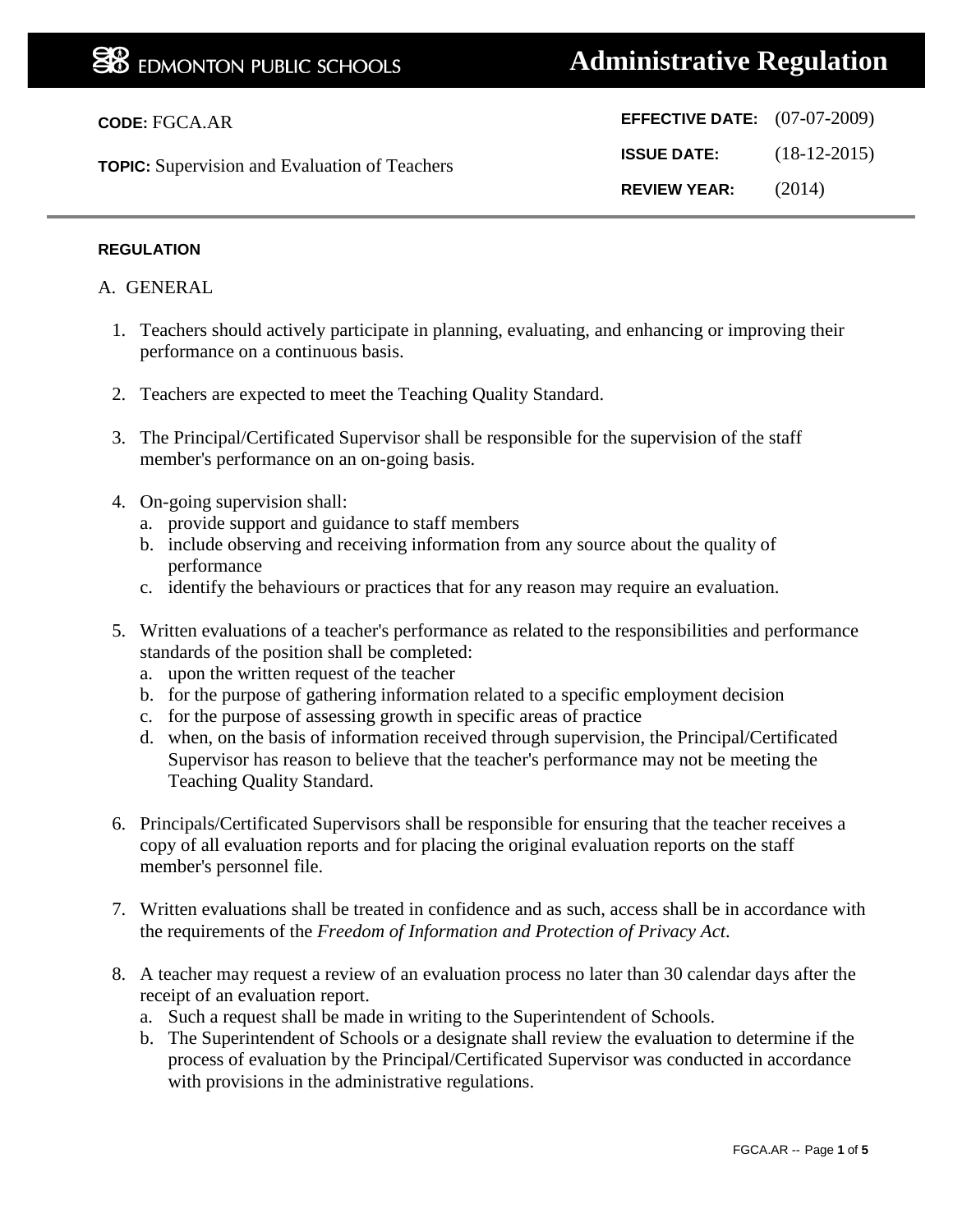c. The results of the review shall be reported to the teacher in writing, no more than 30 calendar days from the time the request for the review is received. There is no appeal from a review.

### B. ANNUAL PROFESSIONAL GROWTH PLAN

- 1. Teachers with a probationary or a continuing contract are responsible for developing and implementing an annual professional growth plan.
- 2. Unless the teacher agrees, the content of the annual professional growth plan shall not be used as part of an evaluation process.
- 3. The annual professional growth plan is the property of the teacher and may be kept in a central school file for the duration of the school year. The plan shall be returned to the teacher at the end of the school year.
- 4. The annual professional growth plan shall be designed to improve practice. The plan should be meaningful and related to the teacher's current assignment and or career goals. As such, the plan shall:
	- a. reflect goals and objectives based on an assessment of learning needs by the individual teacher;
	- b. show a demonstrable relationship to the Teaching Quality Standard; and,
	- c. take into account the education plans of the school, the District and the government.
- 5. The annual professional growth plan shall be submitted in writing for review by October 30 of each school year to:
	- a. the Principal/Certificated Supervisor or
	- b. a group of teachers delegated by the Principal/Certificated Supervisor in consultation with the teacher.
- 6. The annual professional growth plan:
	- a. may be a component of a long-term, multi-year plan;
	- b. may also include a planned program of supervising a student teacher or mentoring a teacher.
- 7. Each annual professional growth plan shall include:
	- a. a goal/objective statement(s)
	- b. strategies for achieving the goal/objective
	- c. indicators and or measures of the achievement of the goal/objective
	- d. an estimated timeline for completion of the goal/objective.
- 8. Each year, at a time specified by the Principal/Certificated Supervisor in consultation with the staff the teacher shall provide the Principal/Certificated Supervisor, or the group of teachers delegated by the Principal/Certificated Supervisor with a summary reflection on:
	- a. the degree of success in achieving the goal/objective
	- b. how the teacher's professional practice has improved
	- c. how student learning has improved.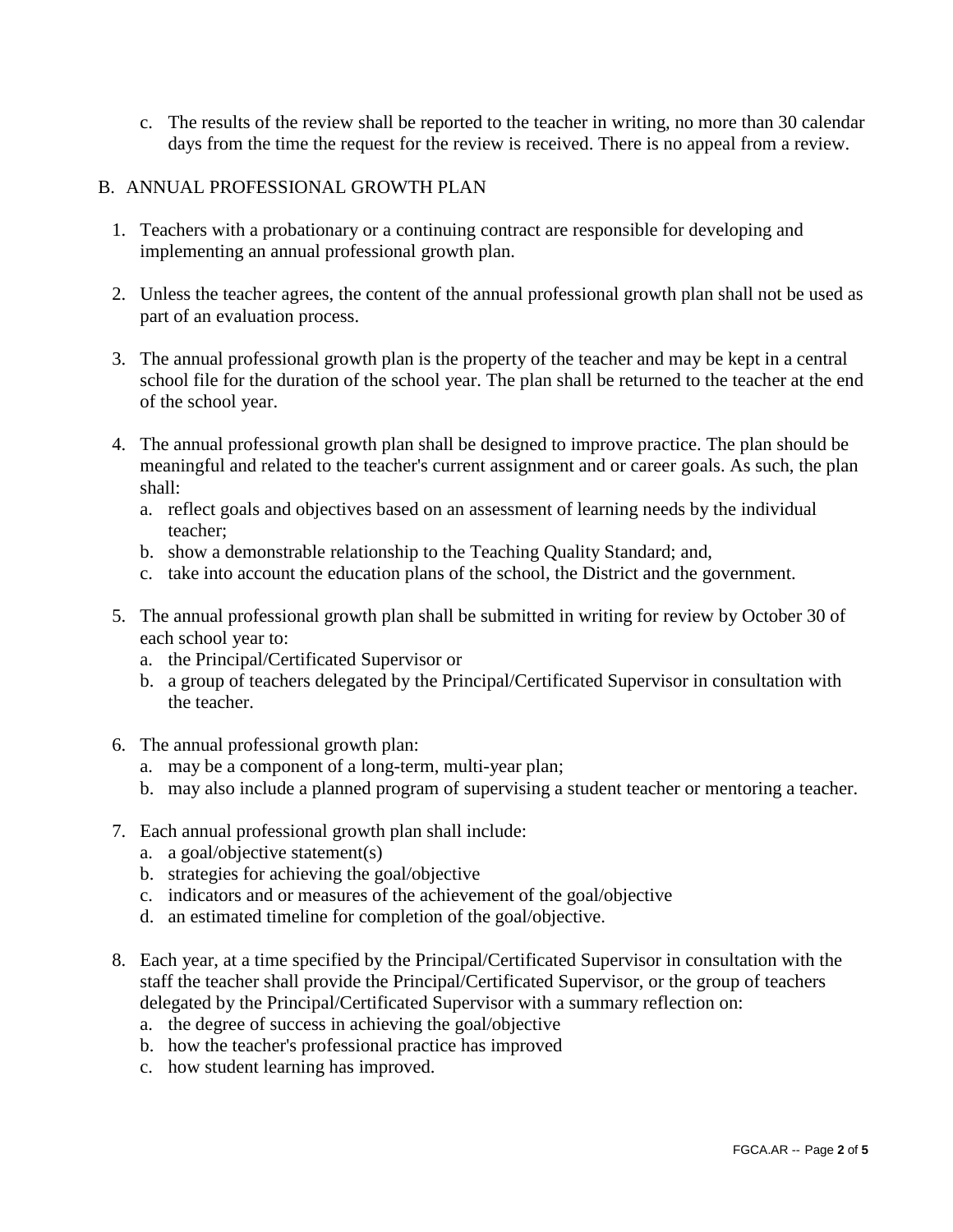- 9. The Principal/Certificated Supervisor or the group of designated teachers shall in consultation with the teacher, determine whether the staff member has completed the annual professional growth plan in compliance with *Alberta Education* and board policy.
- 10. A Principal/Certificated Supervisor may identify behaviours or practices that may require an evaluation provided that the information identified is based on a source other than information in the teacher's annual professional growth plan.

## C. TEACHER SUPERVISION

- 1. Supervision of teachers by principals/certificated supervisors and/or their designates is intended to assist teachers in meeting their professional responsibilities and to enhance teaching knowledge, skills and attributes that maximize student learning. It should be ongoing, supportive and collegial in nature.
- 2. The supervision process shall:
	- a. provide support and guidance to teachers
	- b. include observations and information from any source about the quality of teaching a teacher provides
	- c. identify behaviours that for any reason may require an evaluation.
- 3. If as a result of information gathered through supervision, an ongoing concern about the teacher's behaviour or practices arises, the Principal/Certificated Supervisor or designate shall work with the teacher to redress the concern in a prompt manner.

## D. TEACHER EVALUATION

- 1. Evaluation of a teacher by a Principal/Certificated Supervisor may be conducted:
	- a. upon the written request of a teacher;
	- b. for the purposes of gathering information related to a specific employment decision;
	- c. for the purposes of assessing growth in specific areas of practice;
	- d. when, on the basis of information received through supervision, the Principal/Certificated Supervisor has reason to believe that the teaching of the teacher may not meet the Teaching Quality Standard.
- 2. A recommendation by the Principal/Certificated Supervisor regarding whether or not a teacher be issued a permanent professional teaching certificate or be offered employment under a continuing contract shall be supported by the findings of two or more written evaluations.
- 3. On initiating an evaluation, the Principal/Certificated Supervisor shall:
	- a. meet with the teacher and communicate explicitly:
		- i. the reasons for and the purposes of the evaluation;
		- ii. the process, criteria and standards to be used;
		- iii. the timelines to be applied; and
		- iv. the possible outcomes of the evaluation
	- b. provide a written account of the meeting to the teacher.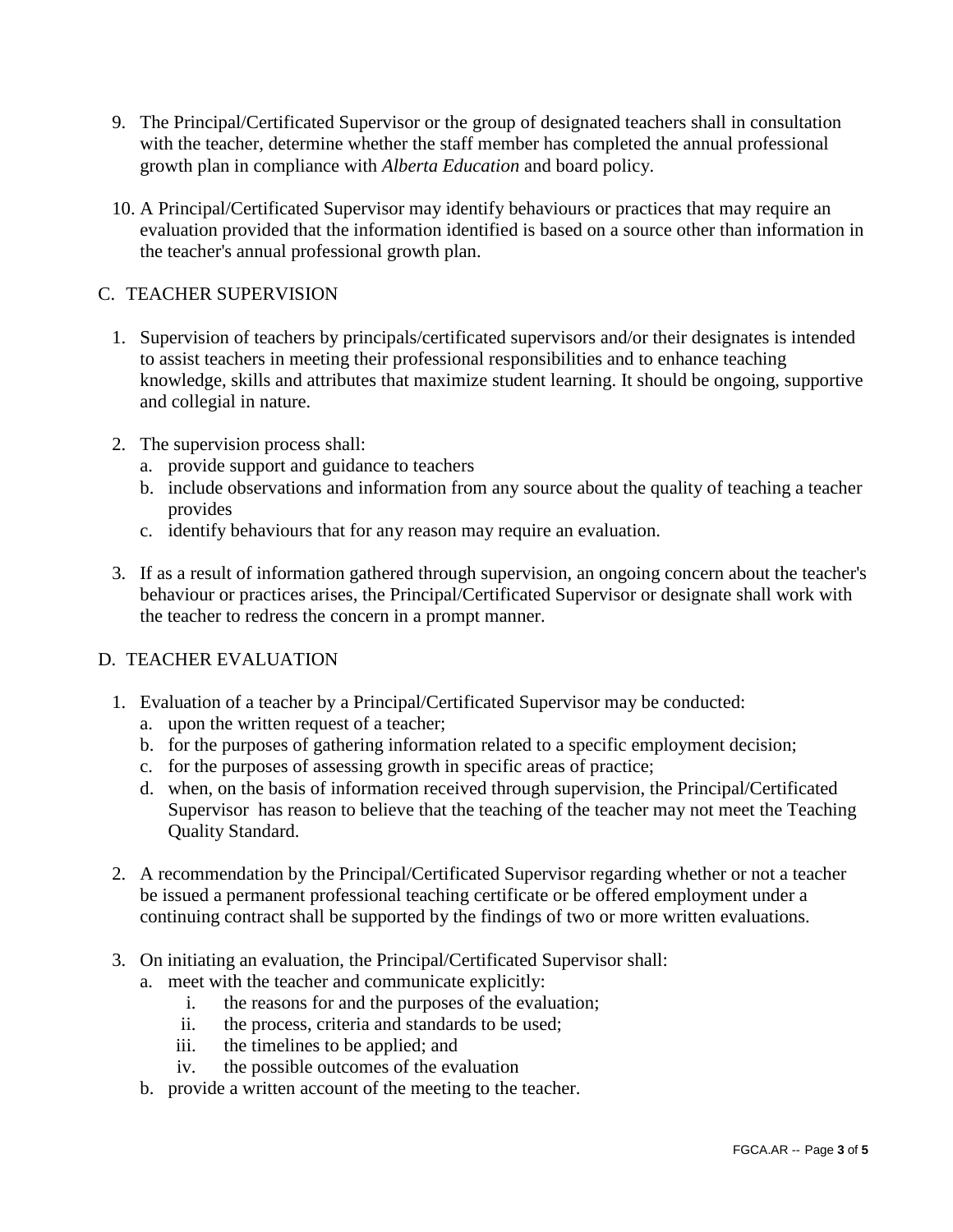- 4. Evaluations should consist of a minimum of two formal observations of a minimum of a full period and should be followed by a post observation conference between the Principal and the teacher.
- 5. Upon the completion of a written evaluation, the Principal/Certificated Supervisor shall meet with the teacher to discuss the results of the evaluation.

## E. NOTICE OF REMEDIATION

- 1. Where, as the result of an evaluation, a Principal/Certificated Supervisor determines that a change in the behaviour or practice of a teacher is required, the Principal/Certificated Supervisor shall provide to the teacher a notice of remediation that:
	- a. describes all behaviours and practices that do not meet the Teaching Quality Standard;
	- b. describes the expectations and indicators for acceptable performance;
	- c. indicates the remediation strategies the teacher is advised to pursue;
	- d. describes the supervision, monitoring and evaluation strategies the Principal/Certificated Supervisor hall employ to determine whether changes in practice have taken place;
	- e. describes an applicable timeline including a date of evaluation;
	- f. indicates the consequences of not achieving the required changes including but not limited to the termination of a teacher's contract of employment;
	- g. replaces the obligation of the teacher to develop or implement an annual professional growth plan, until such time that the teacher's behaviour or practices are deemed acceptable by the Principal/Certificated Supervisor.
- 2. The evaluation report shall include a determination that the teacher's teaching meets or does not meet the Teaching Quality Standard.
- 3. The Principal/Certificated Supervisor shall meet with the teacher to discuss the outcome of the evaluation.
- 4. If the Principal/Certificated Supervisor determines that the teacher's teaching is meeting the Teaching Quality Standard, evaluation will cease.
- 5. If the Principal/Certificated Supervisor determines that the teacher's teaching does not meet the Teaching Quality Standard, then the Principal/Certificated Supervisor shall either:
	- a. provide the teacher with a revised remediation plan;
	- b. consider other options in accordance with district policy and practices; or
	- c. recommend to the Superintendent of Schools, the termination of the teacher's contract of employment.
- 6. Should any timeline or period of time specified in the "notice of remediation" be interrupted for any reason other than a scheduled holiday or break, the timeline or period of time will be suspended for the duration of the interruption and will be reinstated on the date that the interruption ends. A revised notice of remediation shall be issued.